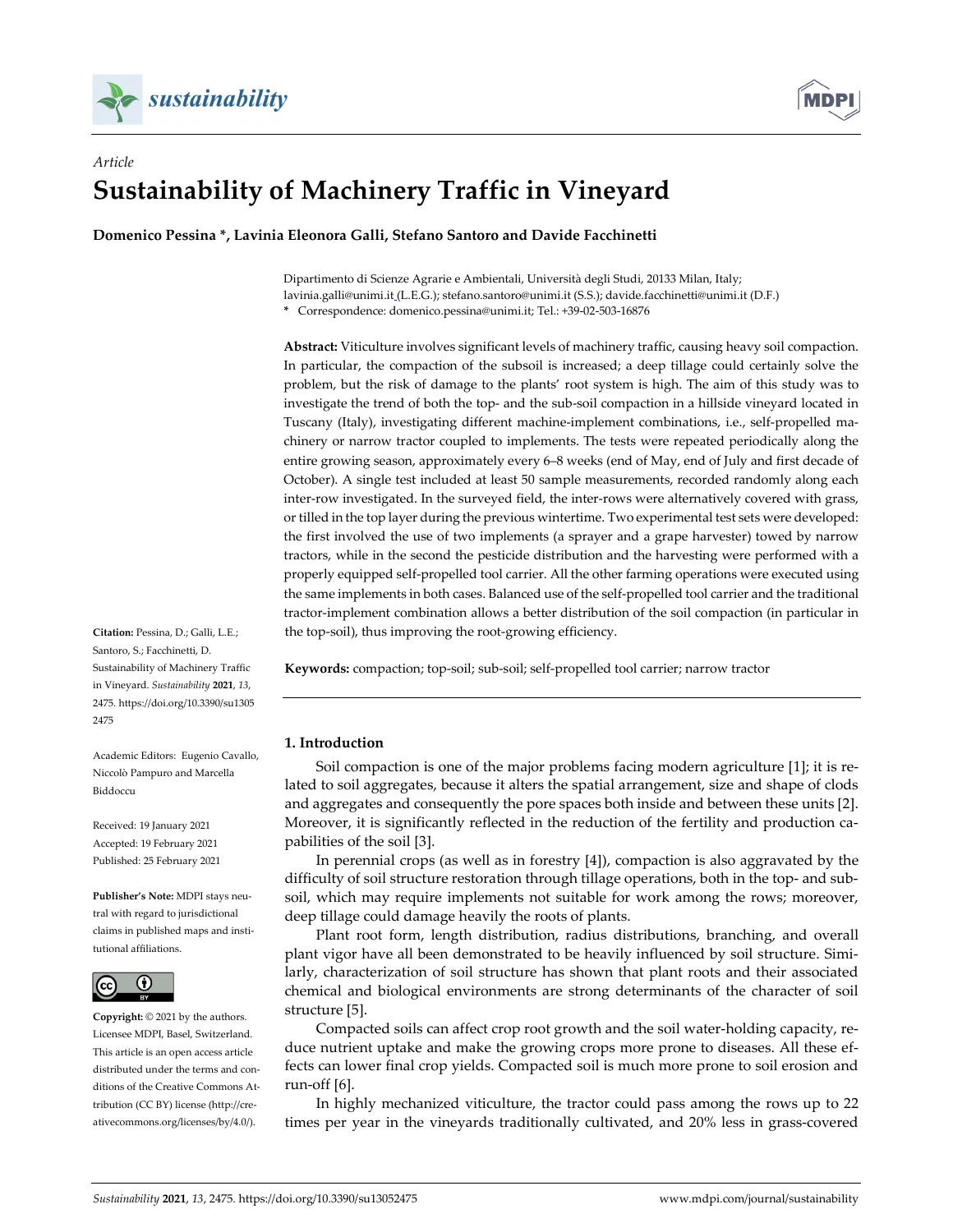fields [7]. The effect on soil compaction and both hydrological and erosional processes of machinery traffic were widely investigated on a sloping vineyard [8]. On the other hand, it was ascertained that sub-soil compaction in a vineyard is mostly to be attributed to machinery wheel load [9]. According to some studies [10–12], the wheel axle load, the number of passages over the same track, the soil state during the passage and above all the soil moisture content significantly affect the local soil compaction. Moreover, quite a strong effect on soil compaction in the wheel track in relation to the number of wheel passages was found [13].

The effect of wheel load (11, 15 and 33 kN) and tyre inflation pressure (70, 100 and 150 kPa) was also investigated [14]; in this case, the tyre inflation pressure had the greatest influence on stress values under wheel at a depth of 0.1 m, and small influence at depth values of 0.3 m and deeper. The loading highlighted an opposed behaviour, changing significantly the stress in deeper layers. Similar results were reported in other investigations [15,16], where the soil density in the tyre passage track at depth 0.2 m increased with an increase in wheel loading and inflation pressure, and decreased with an increase in the speed of passage. On the other hand, different inter-row management, with periodic tillage or grass covering involved careful studies about runoff and soil loss in sloping vineyard [17]. The evaluation of the soil compaction in vineyards can be carried out by means of in situ soil strength measurements, for example with a portable penetrometer [18].

The aim of this study was to investigate the trend of both the top- and sub-soil compaction in a hillside vineyard located in Tuscany (Italy), in subsequent periods along an entire growing season. The soil penetration resistance was measured in some inter-rows, by using two different machine combinations, as follows:

- a classical solution, traditionally used by wine growers in Tuscany, represented by narrow tractors coupled with towed implements;
- or, as an alternative, a self-propelled tool carrier equipped with equivalent implements to carry out the same operations.

The details of machinery used and the operations carried out are shown in Materials and method section.

# **2. Materials and Methods**

The tests were carried out in a vineyard inside of the "Chianti Classico DOC" district, located in the Castellina in Chianti municipality, Siena province (Tuscany, Italy), latitude 43°28'9"12 N, longitude 11°17'19"32 E, altitude above sea level 572 m. The vines (Sangiovese, Cabernet Sauvignon and Merlot varieties) have an average age of about 30 years. The cultivating density is 4000 plants/ha, resulting from a pattern of 2.5 m between rows and 1 m along the row, with wooden poles. In the previous wintertime, a top-soil tillage was carried out on alternate inter-rows, by using a sub-soiler. The surveyed field, named "Le piazze" (located inside of the "Gretole" vineyard), was divided into two experimental areas, separated by a buffer zone of 10 m, in which the experimental data were not recorded. The soil analysis detected a silty-clay-loam soil type [18], with a remarkable amount of calcareous skeleton. The average slope of the vineyard is about 8%. More soil details of the surveyed field are shown in Table 1.

**Table 1.** Main soil physical and chemical features of the surveyed field "Le piazze", located inside of the "Gretole" vineyard).

| Feature | Value               |  |  |  |  |
|---------|---------------------|--|--|--|--|
|         | Sand: 20.0%         |  |  |  |  |
|         | Silt: 46.5%         |  |  |  |  |
| Texture | Clay: 33.5%         |  |  |  |  |
|         | Skeleton: 60.9 g/kg |  |  |  |  |
|         |                     |  |  |  |  |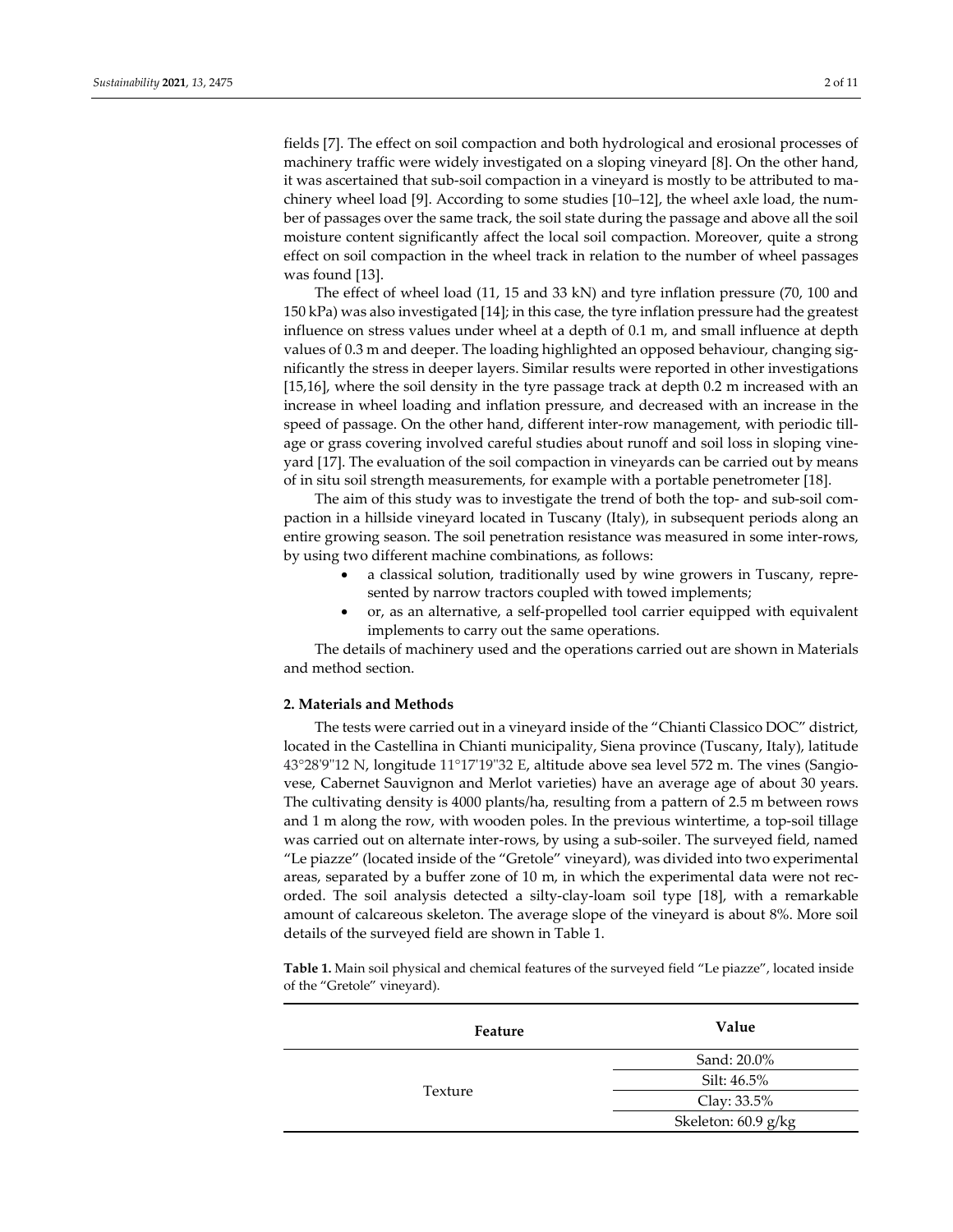| pH                       | 8.45                            |
|--------------------------|---------------------------------|
| Salinity                 | $0.237$ mS/cm                   |
| Total limestone          | $236$ g/kg                      |
| Active limestone         | $126$ g (CaCO <sub>3</sub> )/kg |
| Organic carbon           | 0.4%                            |
| Organic matter           | $0.7\%$                         |
| Cation exchange capacity | 19.5 mEq/100 g                  |
| N tot                    | $0.89$ g/kg                     |
| P2O5 (assimilable)       | $1.93$ mg/kg                    |
| Ca (exchangeable)        | 3757.0 mg/kg                    |
| Mg (exchangeable)        | 302.0 mg/kg                     |
| K20 (exchangeable)       | $147.0$ mg/kg                   |
| Fe (exchangeable)        | $7.20$ mg/kg                    |
|                          |                                 |

The soil penetration resistance was measured with an electronic penetrometer driven manually, equipped with a  $30^{\circ}$  inclination cone of 1 cm<sup>2</sup> total base area, as defined in ASAE S313.3 [19] and ASAE EP542 [20]. The penetrometer, make Eijkelkamp, model Penetrologger, is composed by a measuring needle interchangeable tip, a load cell (to detect the force), an ultrasonic sensor (for measuring the penetration depth) and a set of electronics including a microprocessor, a GPS module, a memory module and a battery pack. The measurements were carried out both in inter-rows covered with grass or previously tilled in the top-soil. A single test included at least 50 sample measurements, recorded randomly along each inter-row investigated. Ten to 12 inter-rows for each testing condition were investigated. Some samples were also performed in the wheel ruts, created both by the narrow tractors and the self-propelled tool carriers. Standard statistical parameters (means, standard deviation, student *t*-test) were considered to evaluate the significance of the results.

To ascertain the initial soil condition, and consequently to obtain a reference to be compared to the following surveying campaigns, a preliminary set of measurement was carried out on the first decade of April, before any machinery passage into the vineyard for the considered growing season. The subsequent compaction measurements were carried out every approximately 6–8 weeks (end of May, end of July and first decade of October, this last after the grape harvesting). In the year of the tests, the monthly rainfall trend is shown in Figure 1; the min/max air temperature trend is shown in Figure 2. The soil moisture content (wet basis) were measured at the time of the tests campaigns, for the two layers 0–30 cm and 30–60 cm, both for the tilled and grass-covered inter-rows (Table 2).



**Figure 1.** Monthly rainfall trend in the surveyed field.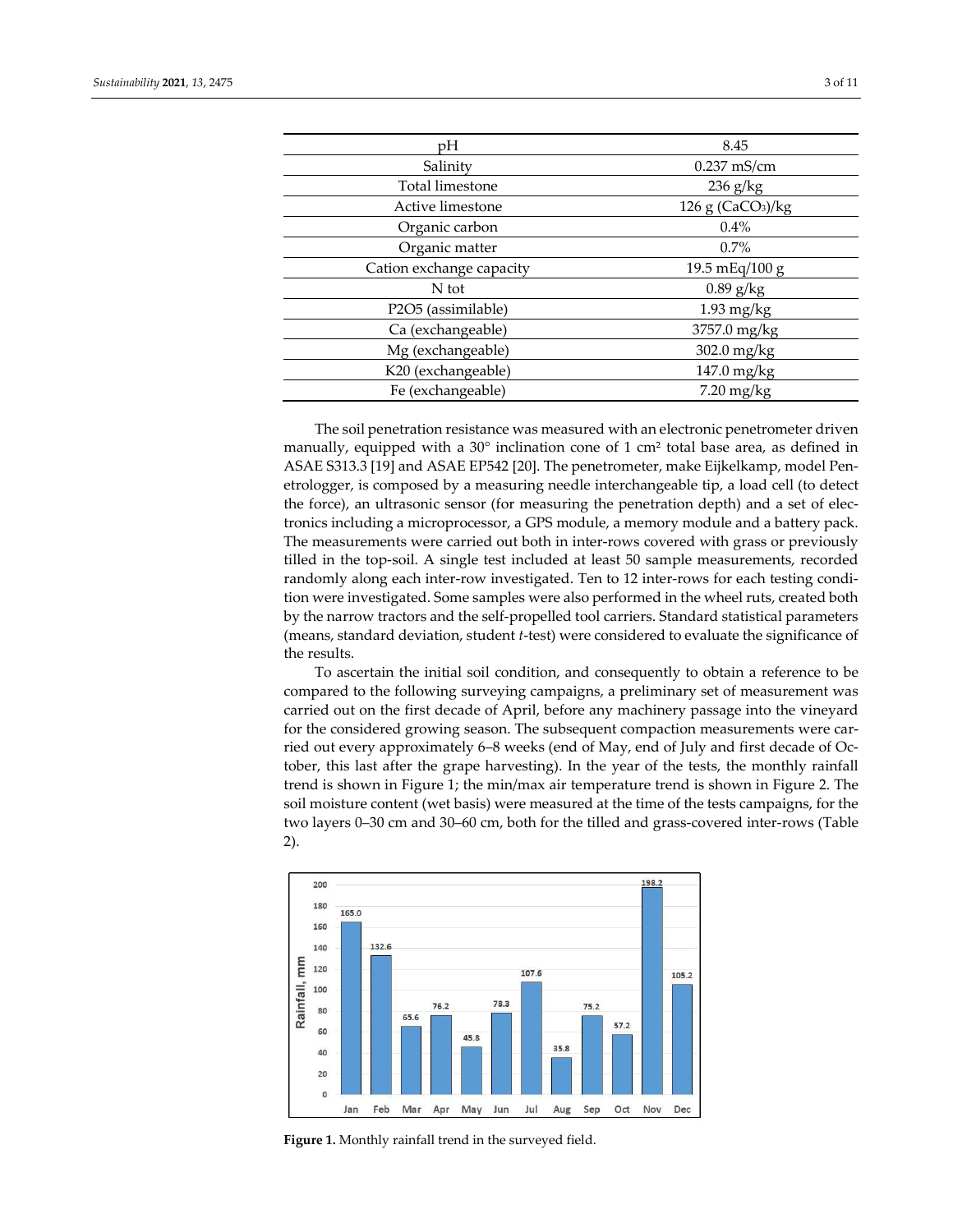



**Figure 2.** Min/max air temperature trend in the surveyed field.

**Table 2.** Soil moisture content of the soil in the surveyed field, along the entire growing season.

| Period                  |             | Soil Moisture Content (w.b.), % |                   |                         |  |  |  |  |  |  |  |
|-------------------------|-------------|---------------------------------|-------------------|-------------------------|--|--|--|--|--|--|--|
|                         |             | <b>Tilled</b>                   |                   | <b>Covered by Grass</b> |  |  |  |  |  |  |  |
|                         |             | <b>Inter-Rows</b>               | <b>Inter-Rows</b> |                         |  |  |  |  |  |  |  |
|                         | $0 - 30$ cm | $30 - 60$ cm                    | $0 - 30$ cm       | $30 - 60$ cm            |  |  |  |  |  |  |  |
| first decade of April   | 20.5        | 21.2                            | 21.3              | 21.6                    |  |  |  |  |  |  |  |
| end of May              | 14.7        | 19.0                            | 15.4              | 19.3                    |  |  |  |  |  |  |  |
| end of July             | 13.5        | 16.3                            | 14.3              | 16.7                    |  |  |  |  |  |  |  |
| first decade of October | 11.8        | 14.2                            | 12.8              | 14.4                    |  |  |  |  |  |  |  |

Apart from the pesticide treatments and the grape harvesting, all the other agricultural tasks were carried out using the same machinery, working in identical operating conditions. More in detail, a 4WD narrow tractor make Lamborghini model RF90 was used in the traditional combination, coupled to a towed pneumatic sprayer, make KWH, model B612, for the pesticide treatments and a towed grape harvester, make Pellenc, model 8050, for the grape harvesting (Table 3). In the self-propelled combination, a tool carrier, make Pellenc, model 3300, was fitted with a pneumatic sprayer module, make Cima, model Spider for the pesticide treatments, and a self-propelled grape harvester module make Pellenc, model 4560, for the grape harvesting. In both combinations, along the entire growing season a total of 14 passes for pesticide treatments and one pass for the grape harvesting were executed.

**Table 3.** Main technical characteristics of the machinery combinations involved in the surveyed vineyard cultivation.

| Combination                     | Traditional                                          |                                                       | Self-propelled                                                            |                                                          |  |  |  |
|---------------------------------|------------------------------------------------------|-------------------------------------------------------|---------------------------------------------------------------------------|----------------------------------------------------------|--|--|--|
| Machinery<br>Coupling<br>Detail | Narrow Tractor/<br><b>Towed Pneumatic</b><br>Sprayer | Narrow<br>Tractor/<br><b>Towed Grape</b><br>Harvester | Self-propelled<br>Tool Carrier/<br>Pneumatic<br><b>Sprayers</b><br>Module | Self-propelled<br>Tool Carrier/Grape<br>Harvester Module |  |  |  |
| Make                            | Lamborghini/<br><b>KWH</b>                           | Lamborghini/Pel-<br>lenc                              | Pellenc/Cima                                                              | Pellenc/Pellenc                                          |  |  |  |
| Model                           | RF 90/B612<br>RF 90/8050                             |                                                       | 3300/Spider                                                               | 3300/4560                                                |  |  |  |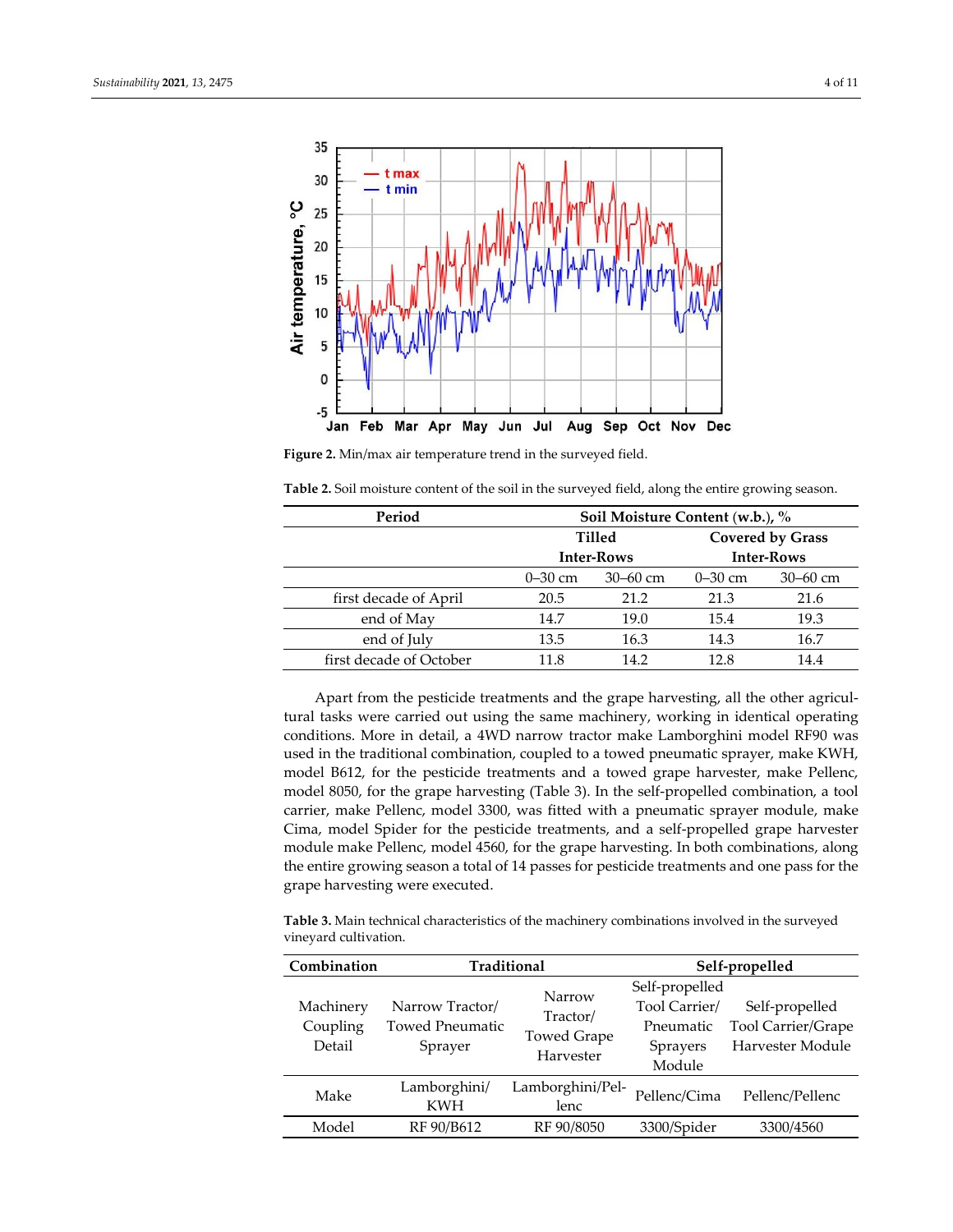| tr. front 300/70R20<br>tr. front 300/70R20<br>front<br>@ 220 kPa<br>420/70R24<br>@ 220 kPa<br>front 420/70R24<br>tr. rear 420/70R28<br>@ 240 kPa<br>tr. rear. 420/70R28<br>@ 240 kPa<br>@ 160 kPa<br><b>Tyres</b><br>@ 160 kPa<br>rear<br>sprayer 10.0/75-<br>600/55R26.5<br>@ 160 kPa<br>hary. 16.0/70-20<br>15.3<br>@ 320 kPa<br>@ 160 kPa<br>@ 280 kPa<br>empty<br>5130/1550<br>empty 3130/3040<br>empty 3130/715<br>Mass, kg<br>full load 3130/1990 full load 3130/5400<br>full load |  |  |                                        |
|------------------------------------------------------------------------------------------------------------------------------------------------------------------------------------------------------------------------------------------------------------------------------------------------------------------------------------------------------------------------------------------------------------------------------------------------------------------------------------------|--|--|----------------------------------------|
|                                                                                                                                                                                                                                                                                                                                                                                                                                                                                          |  |  | rear 600/55R26.5                       |
| 5130/3550                                                                                                                                                                                                                                                                                                                                                                                                                                                                                |  |  | empty 5130/2850<br>full load 5130/5570 |

#### **3. Results and Discussion**

The soil penetration resistance results are shown in Figures 3 and 4 and in Tables 4 and 5 (respectively for the "tilled" and "covered by grass" inter-rows).

For a more effective comparison, according to [14], the penetration resistance data were averaged for layers of 10 cm depth, thus allowing a better comparison for similar layers in subsequent periods along the growing season.

The "reference" data refer to the situation ascertained at the beginning of the growing season, before any passage of the machinery into the vineyards for that season, obviously common for both the traditional and self-propelled combinations.

The quite high standard deviation values found for the penetrometer readings might be ascribed to the high percentage of coarse fraction of the soil and its structure variability, naturally wide [21]. In any case, values of standard deviation similar to those obtained are reported, for example, in [5,21–24].

In the tilled inter-rows and after the 1st period, the difference in compaction caused by the traditional and the self-propelled machinery combinations is not so evident, being significant only in 21–30 cm and 31–40 cm layers, because the sub-soiler is working to a nominal depth of about 18–20 cm.

The tests carried out after the 2nd period showed minimum differences in the first 2 layers (from 0 to 20 cm). At a higher depth (21–30 cm) the traditional machinery produce a slightly higher compaction, while going deep (31–40 cm) the self-propelled combination causes a slightly higher compaction. From 40 to 60 cm the trend is quite similar for the two conditions.

The results obtained at the end of the 3rd period (after the grape harvesting) in the tilled inter-rows highlight a remarkably reduced compaction (with a difference sometime exceeding 1.5 MPa) of the self-propelled combination, along almost the entire soil profile. Although with small discrepancies, the data recorded in the inter-rows covered by grass confirm the described trend.

Unfortunately, for the inter-rows covered by grass the data to be recorded after the 1st period were missed, because the soil was compacted too much to be penetrated by exerting the sole manual force of the operator. This was mainly due to a long previous period with no rain (and no integration of irrigation), and consequently a very low soil moisture content. By contrast, in the two following test campaigns (2nd and 3rd period) the differences found were in almost all the cases statistically significant (apart the 21–30 cm layer in the 2nd period), always in favour of the self-propelled combination.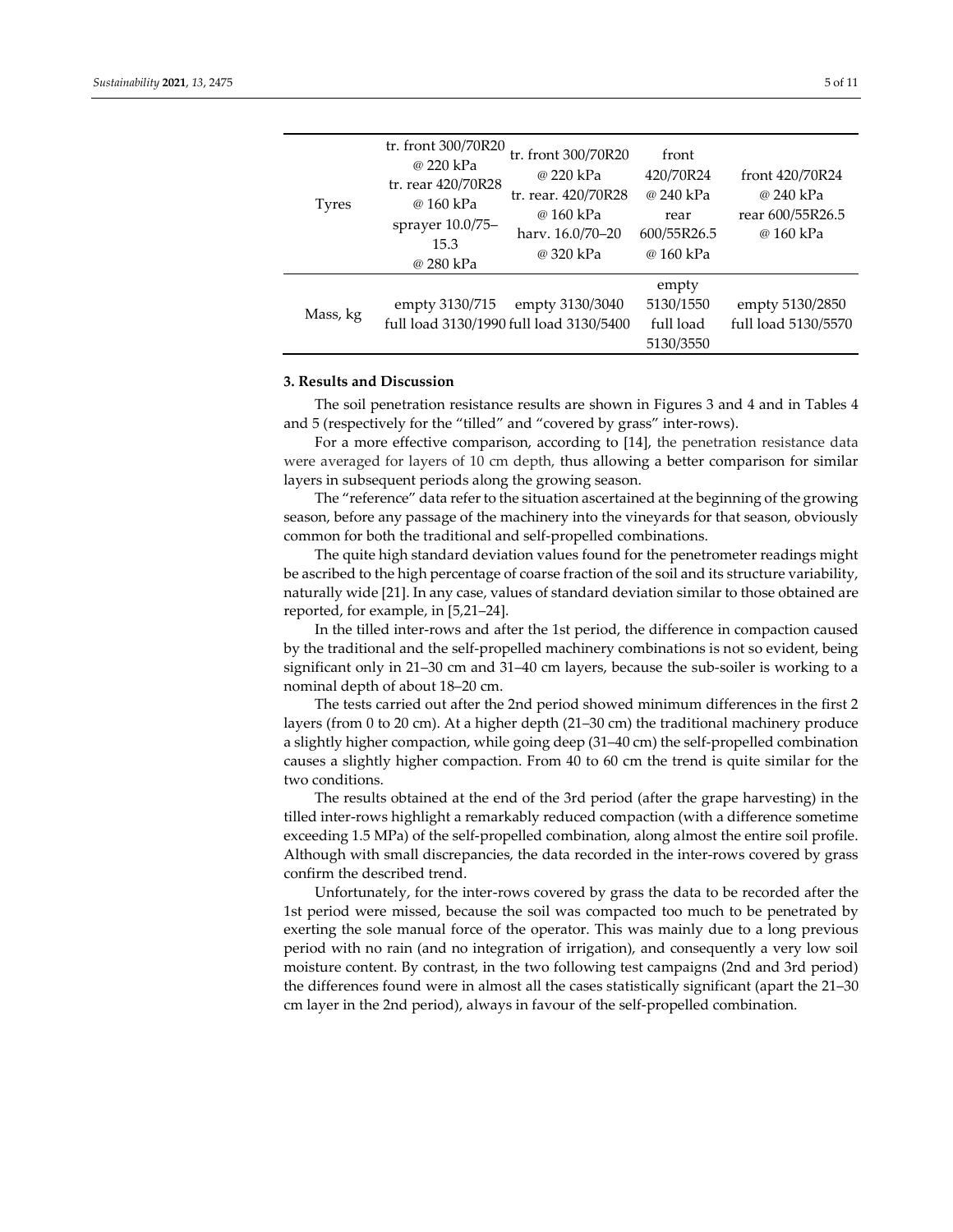

**Figure 3.** Soil penetration resistance values recorded along the different periods in the growing season for the traditional and self-propelled machinery combinations, in the tilled inter-rows.



**Figure 4.** Soil penetration resistance values recorded along the different periods of the growing season for the traditional and self-propelled machinery combinations, in the inter-rows covered by grass (N.B. = 1st period data are missing).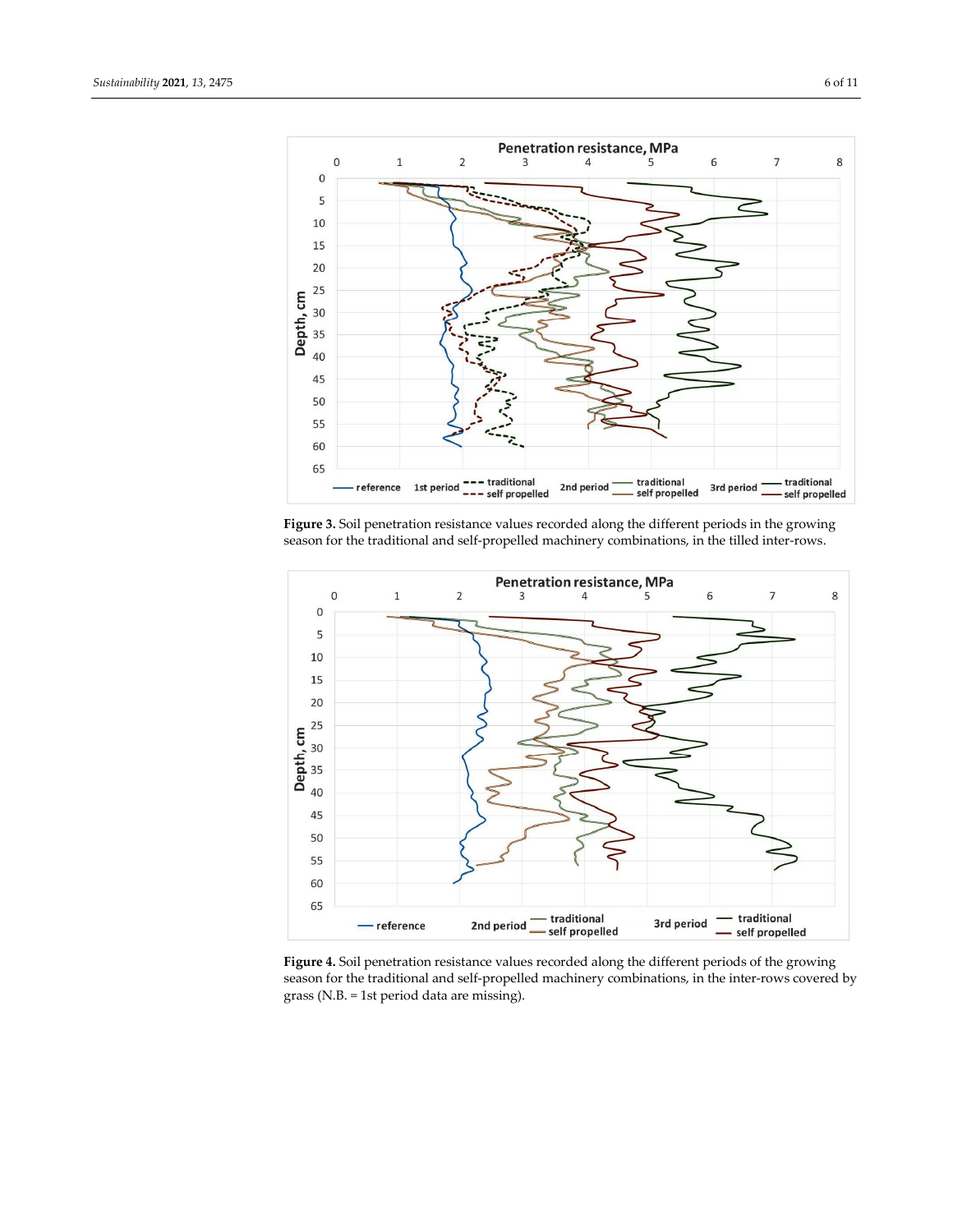|                 | Reference  |           |            |      | <b>After 1st Period</b>   |      |            |      | <b>After 2nd Period</b>                |            | After 3rd period      |        |                             |      |
|-----------------|------------|-----------|------------|------|---------------------------|------|------------|------|----------------------------------------|------------|-----------------------|--------|-----------------------------|------|
|                 |            |           | Tradi-     |      |                           |      | Tradi-     |      |                                        |            | Tradi-                |        |                             |      |
| Layer<br>Depth, |            |           | tional     |      | Self-prop.                |      | tional     |      |                                        | Self-prop. |                       | tional | Self-prop.                  |      |
| cm              | pen.       |           | pen.       |      | pen.                      |      | pen.       |      | pen.                                   |            | pen.                  |        | pen.                        |      |
|                 | res.,      | s.d.      | res.,      | s.d. | res.,                     | s.d. | res.,      | s.d. | res.,                                  | s.d.       | res.,                 | s.d.   | res.,                       | s.d. |
|                 | <b>MPa</b> |           | <b>MPa</b> |      | <b>MPa</b>                |      | <b>MPa</b> |      | <b>MPa</b>                             |            | <b>MPa</b>            |        | <b>MPa</b>                  |      |
| $1 - 10$        | 1.68       | 0.70      | 2.86       | 1.68 | 2.63                      | 1.40 | 1.96       |      | $1.48$ 1.72* 1.12                      |            | 6.01                  |        | $2.31$ $4.42^*$ 2.25        |      |
| $11 - 20$       | 1.92       | .60<br>0. | 3.77       | 1.32 | 3.57                      | 1.27 | 3.86       | 1.67 | 3.55                                   |            |                       |        | $1.85$ 5.66 2.56 4.70* 2.24 |      |
| $21 - 30$       | 2.00       | 0.66      | 3.21       |      | $1.47$ 2.33* 1.31         |      | 3.66       |      | $1.93$ 3.05* 1.77 5.71                 |            |                       |        | $2.49$ $4.53*$ $2.14$       |      |
| $31 - 40$       | 1.73       | 0.63      | 2.29       |      | $1.26$ 1.91*              | 0.93 | 3.03       |      | $1.52$ 3.50* 2.06 5.75 2.53 4.33* 1.98 |            |                       |        |                             |      |
| $41 - 50$       | 1.86       | 0.61      | 2.53       | 1.00 | 2.39                      | 0.80 | 4.12       | 1.44 | 3.90                                   | 1.61       | 5.76                  |        | $2.50$ 4.39* 2.02           |      |
| $51 - 60$       | 1.87       | 0.54      |            |      | $2.68$ 0.71 $2.16^*$ 0.67 |      | 3.93       | 0.96 | 4.05                                   |            | $0.75$ 4.39 2.06 4.55 |        |                             | 1.77 |

**Table 4.** Soil penetration resistance values recorded along the different periods in the growing season for the traditional and self-propelled machinery combinations in the tilled inter-rows, averaged for layers of 10 cm thickness each.

\* = statistically significant difference per *p* < 0.05 (test T) between the traditional and self-propelled combinations data. The relevant values are in bold.

**Table 5.** Soil penetration resistance values recorded along the different periods of the growing season for the traditional and self-propelled machinery combinations in the inter-rows covered by grass, averaged for layers of 10 cm thickness each.

|                 | Reference  |      |                                                                        | <b>After 1st Period</b><br><b>After 2nd Period</b><br><b>After 3rd Period</b> |  |            |      |                                   |      |                  |  |                                    |  |
|-----------------|------------|------|------------------------------------------------------------------------|-------------------------------------------------------------------------------|--|------------|------|-----------------------------------|------|------------------|--|------------------------------------|--|
| Layer<br>Depth, |            |      | Tradi-<br>tional                                                       |                                                                               |  |            |      | Self-prop. Traditional Self-prop. |      | Tradi-<br>tional |  | Self-prop.                         |  |
| cm              | pen.       |      | pen.                                                                   | pen.                                                                          |  | pen.       |      | pen.                              |      | pen.             |  | pen.                               |  |
|                 | res        |      | s.d. res., s.d. res., s.d. res., s.d. res., s.d. res., s.d. res., s.d. |                                                                               |  |            |      |                                   |      |                  |  |                                    |  |
|                 | <b>MPa</b> |      | <b>MPa</b>                                                             | <b>MPa</b>                                                                    |  | <b>MPa</b> |      | <b>MPa</b>                        |      | <b>MPa</b>       |  | <b>MPa</b>                         |  |
| $1 - 10$        | 2.10       | 0.81 |                                                                        |                                                                               |  | 3.27       | 1.71 | $2.58*$                           | 1.53 | 6.45             |  | 2.24 4.48* 2.12                    |  |
| $11 - 20$       | 2.43       | 0.74 |                                                                        |                                                                               |  | 4.26       | 1.91 |                                   |      |                  |  | $3.58^*$ 1.93 5.89 2.27 4.66* 2.03 |  |
| $21 - 30$       | 2.34       | 0.85 |                                                                        |                                                                               |  | 3.71       | 1.90 | 3.38                              |      |                  |  | 1.93 5.26 2.42 4.76* 2.32          |  |
| $31 - 40$       | 2.13       | 0.97 |                                                                        | n.d.                                                                          |  | 3.67       | 2.01 | $2.93*$                           | 1.90 | 5.33             |  | $2.79$ 4.22* 1.81                  |  |
| $41 - 50$       | 2.25       | 1.01 |                                                                        |                                                                               |  | 3.88       | 1.56 | $3.09*$                           | 1.50 | 6.40             |  | $2.49$ 4.33* 2.33                  |  |
| $51 - 60$       | 2.08       | 0.79 |                                                                        |                                                                               |  | 3.89       | 1 22 | $2.66*$ 1.05 7.02                 |      |                  |  | $1.74$ 4.32* 2.57                  |  |

\* = statistically significant difference per *p* < 0.05 (test T) between the traditional and self-propelled combinations data. The relevant values are in bold; n.d. = not detected.

In general, the critical compaction value for the crops growing reported in [5] of 3.5 MPa was exceeded in several tests, as expected partly after the 2nd period, but above all after the 3rd period.

In any case, the evolution of the soil compaction over time was quite interesting: in the tilled inter-rows and between the 1st and 2nd periods a decrease was recorded in the superficial layers, probably due to the rain that improved the regeneration capacity of the top-soil. By contrast, in the sub-soil a progressive increasing compaction was clearly detected along the entire growing season.

No comparisons were unfortunately carried out in the inter-rows covered by grass after the 1st period, due to the impossibility of obtaining experimental data. In any case, in the following two periods a similar increase of the soil compaction was detected.

Although this was not the main goal of this paper, in Tables 6 and 7 the data of tilled and covered by grass inter-rows are compared, respectively for the self-propelled and traditional combinations.

The technical characteristics of the machines travelling in the vineyard notably affect the structural characteristics between the soil tilled or covered by grass.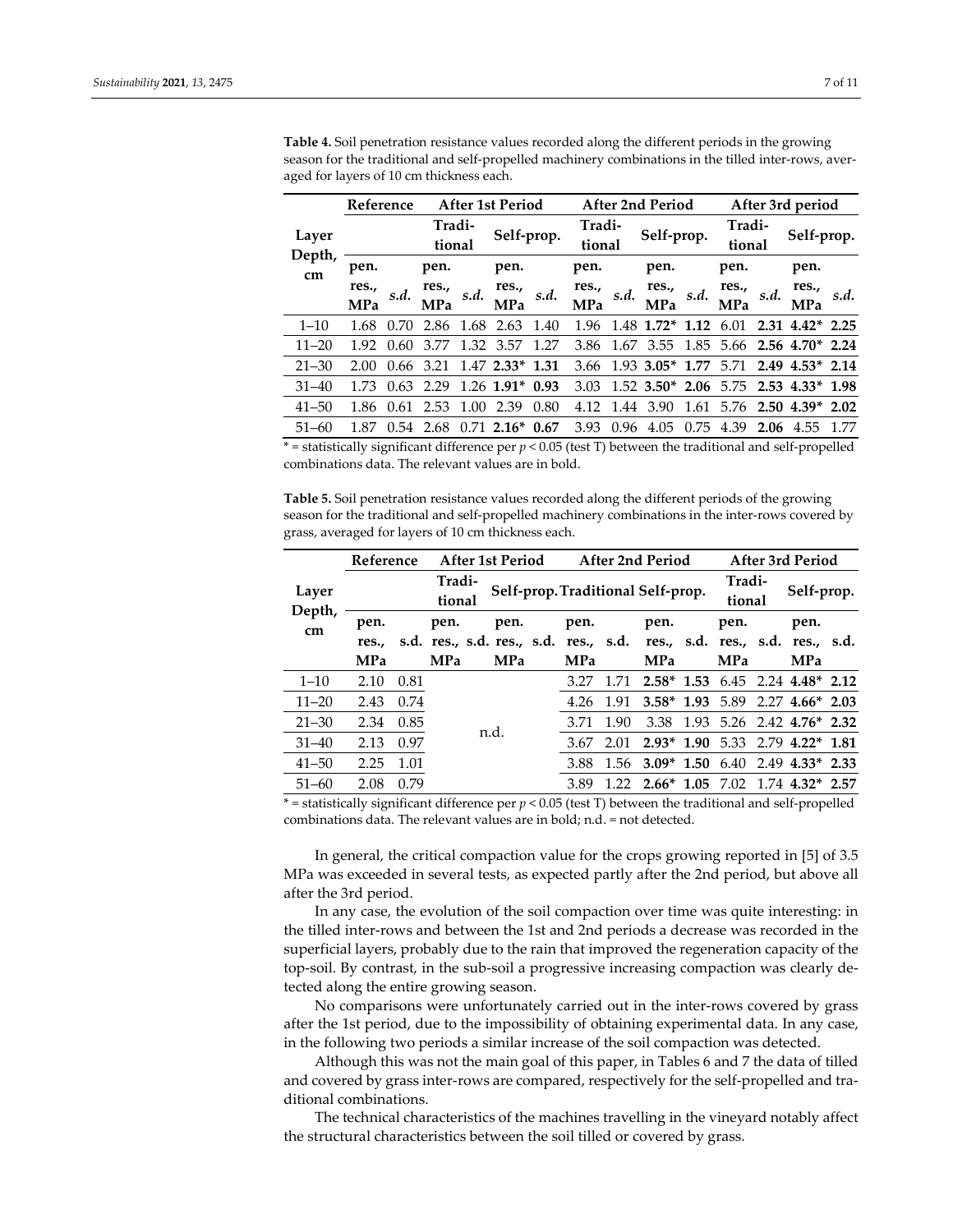|                             |            |      | Reference              | After 1st Period After 2nd Period After 3rd Period |  |      |        |            |         |            |        |                                                     |  |              |  |
|-----------------------------|------------|------|------------------------|----------------------------------------------------|--|------|--------|------------|---------|------------|--------|-----------------------------------------------------|--|--------------|--|
| Layer                       | Grassed    |      | Tilled                 | <b>Grassed</b>                                     |  |      | Tilled |            | Grassed |            | Tilled | <b>Grassed</b>                                      |  | Tilled       |  |
| .<br>Depth,                 | pen.       |      | pen.                   | pen.                                               |  | pen. |        | pen.       |         | pen.       |        | pen.                                                |  | pen.         |  |
| cm                          | res.,      | s.d. | res., $s.d.$           | res., s. res.,                                     |  |      | s.d.   |            |         |            |        | res., s.d. res., s.d. res., s.d.                    |  | res., $s.d.$ |  |
|                             | <b>MPa</b> |      | <b>MPa</b>             | MPa d. MPa                                         |  |      |        | <b>MPa</b> |         | <b>MPa</b> |        | <b>MPa</b>                                          |  | <b>MPa</b>   |  |
| $1 - 10$                    | 2.10       |      | $0.811.68*0.70$        |                                                    |  |      |        |            |         |            |        | 2.63 1.40 2.58 1.53 1.72* 1.12 4.48 2.12 4.42 2.25  |  |              |  |
| $11-20$ 2.43 0.741.92* 0.60 |            |      |                        |                                                    |  |      |        |            |         |            |        | 3.57 1.27 3.58 1.93 3.55 1.85 4.66 2.03 4.70 2.24   |  |              |  |
| $21 - 30$                   |            |      | 2.34 0.85 2.00 0.66    |                                                    |  |      |        |            |         |            |        | 2.33 1.31 3.38 1.93 3.05 1.77 4.76 2.32 4.53 2.14   |  |              |  |
| $31 - 40$                   |            |      | $2.13$ 0.97 1.73* 0.63 | n.d.                                               |  |      |        |            |         |            |        | 1.91 0.93 2.93 1.90 3.50* 2.06 4.22 1.81 4.33 1.98  |  |              |  |
| $41 - 50$                   | 2.25       |      | 1.01 1.86 0.61         |                                                    |  |      |        |            |         |            |        | 2.39 0.80 3.09 1.50 3.90* 1.61 4.33 2.33 4.39 2.02  |  |              |  |
| $51 - 60$                   | 2.08       |      | 0.79 1.87 0.54         |                                                    |  |      |        |            |         |            |        | 2.16 0.67 2.66 1.05 4.05 * 0.75 4.32 2.57 4.55 1.77 |  |              |  |
|                             |            |      |                        |                                                    |  |      |        |            |         |            |        |                                                     |  |              |  |

**Table 6.** Soil penetration resistance values recorded along the different periods of the growing season for the self-propelled machinery combination, averaged for a layer of 10 cm depth.

 $*$  = statistically significant difference per  $p$  < 0.05 (test T) between the data relevant to the interrows tilled and covered by grass. To highlight the relevant values these are in bold; n.d. = not detected.

**Table 7.** Soil penetration resistance values recorded along the different periods of the growing season for the traditional machinery combination, averaged for layer of 10 cm depth.

|                             |                     |                     |  |                                                      | Reference After 1st Period After 2nd Period After 3rd Period |            |  |            |  |                                                     |  |            |  |
|-----------------------------|---------------------|---------------------|--|------------------------------------------------------|--------------------------------------------------------------|------------|--|------------|--|-----------------------------------------------------|--|------------|--|
|                             |                     |                     |  | Grassed Tilled Grassed Tilled Grassed Tilled Grassed |                                                              |            |  |            |  |                                                     |  | Tilled     |  |
| Layer<br>Depth,             |                     |                     |  |                                                      |                                                              |            |  |            |  |                                                     |  |            |  |
| cm                          |                     |                     |  |                                                      |                                                              |            |  |            |  |                                                     |  |            |  |
|                             | <b>MPa</b>          | <b>MPa</b>          |  | <b>MPa</b>                                           | <b>MPa</b>                                                   | <b>MPa</b> |  | <b>MPa</b> |  | <b>MPa</b>                                          |  | <b>MPa</b> |  |
| $1 - 10$                    | 2.10 0.811.68* 0.70 |                     |  |                                                      |                                                              |            |  |            |  | 2.86 1.68 3.27 1.71 1.96* 1.48 6.45 2.24 6.01* 2.31 |  |            |  |
| $11-20$ 2.43 0.741.92* 0.60 |                     |                     |  |                                                      |                                                              |            |  |            |  | 3.77 1.32 4.26 1.91 3.86* 1.67 5.89 2.27 5.66 2.56  |  |            |  |
| 21-30 2.34 0.85 2.00 0.66   |                     |                     |  |                                                      |                                                              |            |  |            |  | 3.21 1.47 3.71 1.90 3.66 1.93 5.26 2.42 5.71 2.49   |  |            |  |
| 31-40 2.13 0.971.73* 0.63   |                     |                     |  | n.d.                                                 |                                                              |            |  |            |  | 2.29 1.26 3.67 2.01 3.03* 1.52 5.33 2.79 5.75 2.53  |  |            |  |
| $41 - 50$                   | 2.25 1.01 1.86 0.61 |                     |  |                                                      |                                                              |            |  |            |  | 2.53 1.00 3.88 1.56 4.12 1.44 6.40 2.495.76* 2.50   |  |            |  |
| $51 - 60$                   |                     | 2.08 0.79 1.87 0.54 |  |                                                      |                                                              |            |  |            |  | 2.68 0.71 3.89 1.22 3.93 0.96 7.02 1.74 4.39* 2.06  |  |            |  |

 $*$  = statistically significant difference per  $p < 0.05$  (test T) between the data relevant to the interrows tilled and covered by grass. To highlight the relevant values these are in bold; n.d. = not detected.

As expected, in the "reference" period the penetration resistance is quite low in the very superficial layer if compared with that of the deeper layers; these low values were also confirmed after the other periods, although they are generally higher. With the selfpropelled combination, the trend is in line with what is reported in the literature [5,25] for tilled inter-rows.

The test carried out after the 3rd period showed no statistically significant differences for the self-propelled combination in the tilled and grassed inter-rows.

## **4. Conclusions**

Both the data recorded in the tilled and grass-covered inter-rows confirm statistically that the traditional machinery combination causes a higher soil compaction in respect to the self-propelled combination, above all when many passages into the vineyard are carried out.

In fact, notwithstanding their higher mass, the use of self-propelled machinery instead of the traditional combination of tractors coupled to towed implements is able to reduce the compaction due to the machinery traffic in the vineyard, at least in the soil and climatic conditions surveyed in the tests campaign described.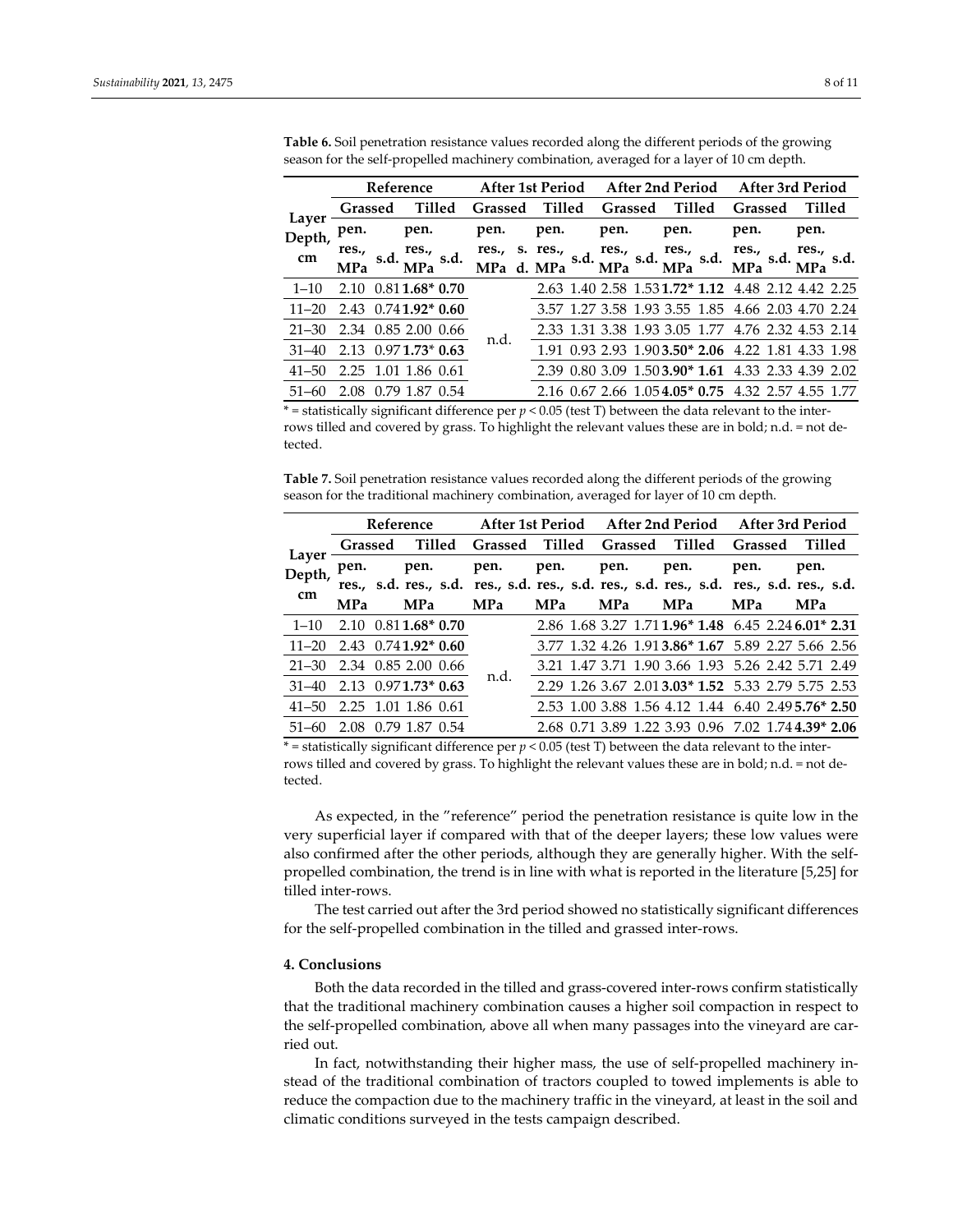In fact, the total mass values, both of the spraying  $(8680 \text{ kg vs. } 5120 \text{ kg}, +69\%)$  and the harvesting set-ups (10,750 kg vs. 8530 kg, + 26%) were higher, but the larger tyre contact area of the self-propelled machine lead to a lower mean pressure on the soil.

For the grape harvesting in particular, the mass of the towed grape harvester is charged only over two wheels, and not over 4 wheels as happens for the self-propelled machine.

The towed grape harvester has a mass of 5400 kg at full load, charging for approximately 85% (about 4600 kg) on two tyres 16.0/70–20, having a section width of approximately 400 mm. As a consequence, to support adequately the resultant load per wheel of 2300 kg (at a max speed of 40 km/h), each tyre is characterized by a strong carcass stiffness (equivalent to 10 ply rating) and, therefore, must be inflated at a high pressure (320 kPa).

By contrast, the self-propelled grape harvester is equipped with wide section tyres, suitable for working at low inflation pressure, thus creating a large contact area.

In accordance with some dedicated models available on literature (e.g., [26]), it should be possible to ascertain the contact area value in each operating condition, in order to calculate the mean pressure on the soil, to be then compared to the real soil compaction.

Other question is the repeated passes of the machinery on the soil, and how they affect the compaction, taking also into account the sensitivity of the terrain regarding the structural conditions (texture, moisture content, skeleton amount, etc.).

Apart from the pesticide treatments and the grape harvesting, in the surveyed vineyard 12 more tasks (such as topping, tying, leaf-stripping, etc.) were carried out during the growing season, using traditional combinations of tractor-implement. When studying the compaction produced by the self-propelled machinery, the contribution to the soil compaction of the passes for these further operations was not directly taken into account, because the tests were generally conducted only inside the ruts created by the tyres. In fact, the self-propelled machinery produces typically just one rut located in the centre of each inter-row, by contrast with the couple of ruts created by the pass of the tractor and the towed implement, that are situated towards the borders of the inter-row. This could have made worsen the results obtained with the traditional combination, as already highlighted in [13].

In any case, a balanced use of self-propelled machinery and of the traditional tractorimplement combination allows a better distribution of the soil compaction (in particular in the top-soil), so improving the root growing efficiency [27]. Nevertheless, it should be necessary to ascertain the possible qualitative and quantitative differences of yield in the two working conditions.

Climate plays a vital role in the terroir of a given wine region, as it strongly controls canopy microclimate, vine growth, vine physiology, yield, and berry composition, which together determine wine attributes and typicity. New challenges are, however, predicted to arise from climate change, as grapevine cultivation is deeply dependent on weather and climate conditions [28].

The ongoing climate change will not favour also the best physical status of the soil structure in vineyards, due to the foreseeable long drought periods, as well as the heavy rains that increasingly affect the current climate. This will worsen the natural compaction, to which is added the compaction caused by human labour, first and foremost that of machinery.

However, many parameters can affect crop productivity, but undoubtedly the compaction is one of the most important. Its limitation can be pursued primarily with a decrease in the passage number of the machinery. Apart from extreme cases, where animal (horse) draught instead of tractor is used, this can be achieved with combinations of tractor and multiple implements (to be fitted in the front and at the rear of the tractor), to be carried out possibly in periods of the growing season when the soil is less sensitive to compaction.

Even the use of wide section and low-pressure tyres can help the compaction reduction, especially that of the top-soil. Finally, restoring a suitable content of organic matter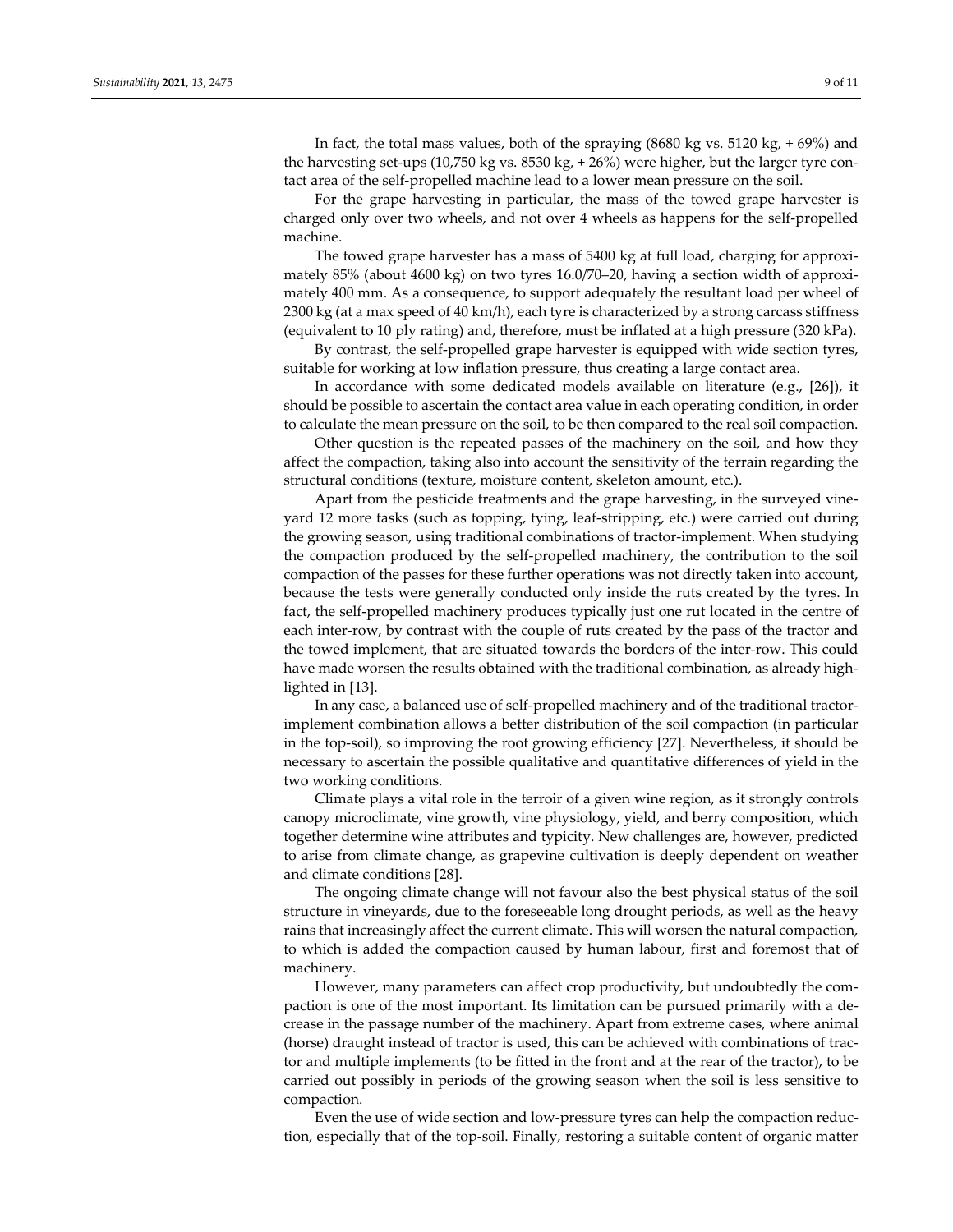in the soil (ideally 4%) can certainly help improve its physical structure, making it less sensitive to compaction. The organic matter distribution can be carried out both thanks to the use of organic matrices (manure, compost, solid digestate), and with agricultural practices specifically intended for this purpose, such as green manure.

**Author Contributions:** Conceptualization and methodology, D.P. and D.F.; testing, validation and formal analysis, L.E.G and S.S.; writing and editing, D.P. All authors have read and agreed to the published version of the manuscript.

**Funding:** This research received no external funding.

**Institutional Review Board Statement:** Not applicable.

**Informed Consent Statement:** Not applicable.

**Data Availability Statement:** Not applicable.

**Conflicts of Interest:** The authors declare no conflict of interest.

### **References**

- 1. Hamza, M.A.; Anderson, W.K. Soil compaction in cropping systems—A review of the nature, causes and possible solutions. *Soil Tillage Res*. **2005**, *82,* 121–145, doi:10.1016/j.still.2004.08.009.
- 2. Defossez P.; Richard, G. Models of soil compaction due to traffic and their evaluation. *Soil Tillage Res.* **2002**, *67*, 41–64, doi:10.1016/S0167-1987(02)00030-2.
- 3. Burg, P.; Zemànek, P.; Turan, J.; Findura, P. The penetration resistance as a soil degradation indicator in the viticulture. *Acta Univ. Agric. Silvi. Medel. Brun.* **2012**, *8*, 29–36, doi:10.11118/actaun201260080029.
- 4. Spinelli, R.; Magagnotti, N.; Cavallo, E.; Capello, G.; Biddoccu, M. Reducing soil compaction after thinning work in agroforestry plantations. *Agrofor. Syst.* **2019**, *93*, 1765–1779, doi:10.1007/s10457-018-0279-6.
- 5. Pierret, A.; Moran, C.J. Plant Roots and Soil Structure. In *Encyclopedia of Agrophysics. Encyclopedia of Earth Sciences Series*; Gliński, J., Horabik, J., Lipiec, J., Eds.; Springer: Dordrecht, The Netherlands, 2011; doi:10.1007/978-90-481-3585-1\_121.
- 6. Finch, H.J.S.; Samuel, A.M.; Lane, G.P.F. Soils and soil management. In *Woodhead Publishing Series in Food Science, Technology and Nutrition, Lockhart & Wiseman's Crop Husbandry Including Grassland*, 9th ed.; Woodhead Publishing, Cambridge, England: 2014; pp. 37–62, doi:10.1533/9781782423928.1.37.
- 7. Lisa, L.; Parena, S.; Lisa, L. Working times and production cost of grapes in grass covered or tilled vineyards of Piedmont. In Proceedings of the VIII GESCO Meeting, Vairão, Portugal, 3-5 July 1995; pp. 325–330.
- 8. Capello, G.; Biddoccu, M.; Ferraris, S.; Cavallo, E. Effects of Tractor Passes on Hydrological and Soil Erosion Processes in Tilled and Grassed Vineyards. *Water* **2019**, *11*, 2118, doi:10.3390/w11102118.
- 9. Van Dijck, S.J.E.; Van Asch, T.W.J. Compaction of loamy soils due to tractor traffic in vineyards and orchards and its effect on infiltration in southern France. *Soil Tillage Res.* **2002**, *63*, 141–153, doi:10.1016/S0167-1987(01)00237-9.
- 10. Håkansson, I.; Medvedev, V.M. Protection of soils form mechanical overloading by establishing limits for stress cause by heavy vehicles. *Soil Tillage Res.* **1995**, *35*, 85–97.
- 11. Dawidowski, J.B.; Morrison, J.E.; Snieg, M. Measurement of soil layer strength with plate sinkage and uniaxial confined methods. *Trans. ASAE* **2001**, *44*, 1059–1064, doi:10.13031/2013.6427.
- 12. Canillas, E.C.; Salokhe, V.M. Modeling compaction in agricultural soils. *J. Terramech.* **2002**, *39*, 71*–*84, doi:10.1016/S0022- 4898(02)00007-1.
- 13. Buliński, J.; Sergiel, L. Effect of wheel passage number and tyre inflation pressure on soil compaction in the wheel track. *Ann. Warsaw Univ. Life Sci.-SGGW Agric.* **2013**, *5*, 15–62. Available online: https://www.cabdirect.org/cabdirect/abstract/20143130163 (accessed on 8 Feb 2021).
- 14. Arvidsson, J.; Keller, T. Soil stress as affected by wheel load and tyre inflation pressure. *Soil Tillage Res.* **2007**, *96*, 284–291, doi:10.1016/j.still.2007.06.012.
- 15. Carman, K. Compaction characteristics of towed wheels on clay loam in soil bin. *Soil Tillage Res.* **2002**, *65*, 37–43, doi:10.1016/S0167-1987(01)00281-1.
- 16. Carman, K. Prediction of soil compaction under pneumatic tires using a fuzzy logic approach. *J. Terramech.* **2008**, *45*, 103–108, doi:10.1016/j.jterra.2008.10.001.
- 17. Bagagiolo, G.; Biddoccu, M.; Rabino, D.; Cavallo, E. Effects of rows arrangement, soil management, and rainfall characteristics on water and soil losses in Italian sloping vineyards. *Environ. Res.* **2018**, *166*, 690–704, doi:10.1016/j.envres.2018.06.048.
- 18. Soil Survey Staff, Natural Resources Conservation Service, USDA. *Soil Series Classification Database*; 2019. Available online: https://www.nrcs.usda.gov/wps/portal/nrcs/detail/soils/survey/class/data/?cid=nrcs142p2\_053583 (accessed on 8 Feb 2021).
- 19. ASAE. *ASAE Standards 4E. S313.2: Soil Cone Penetrometer*; ASAE, St.Joseph, MI, USA, 1999.
- 20. ASAE. *ASAE Standards 4E. EP542: Procedures for Obtaining and Reporting Data with the Soil Cone Penetrometer*; ASAE, St. Joseph, MI, USA, 1999.